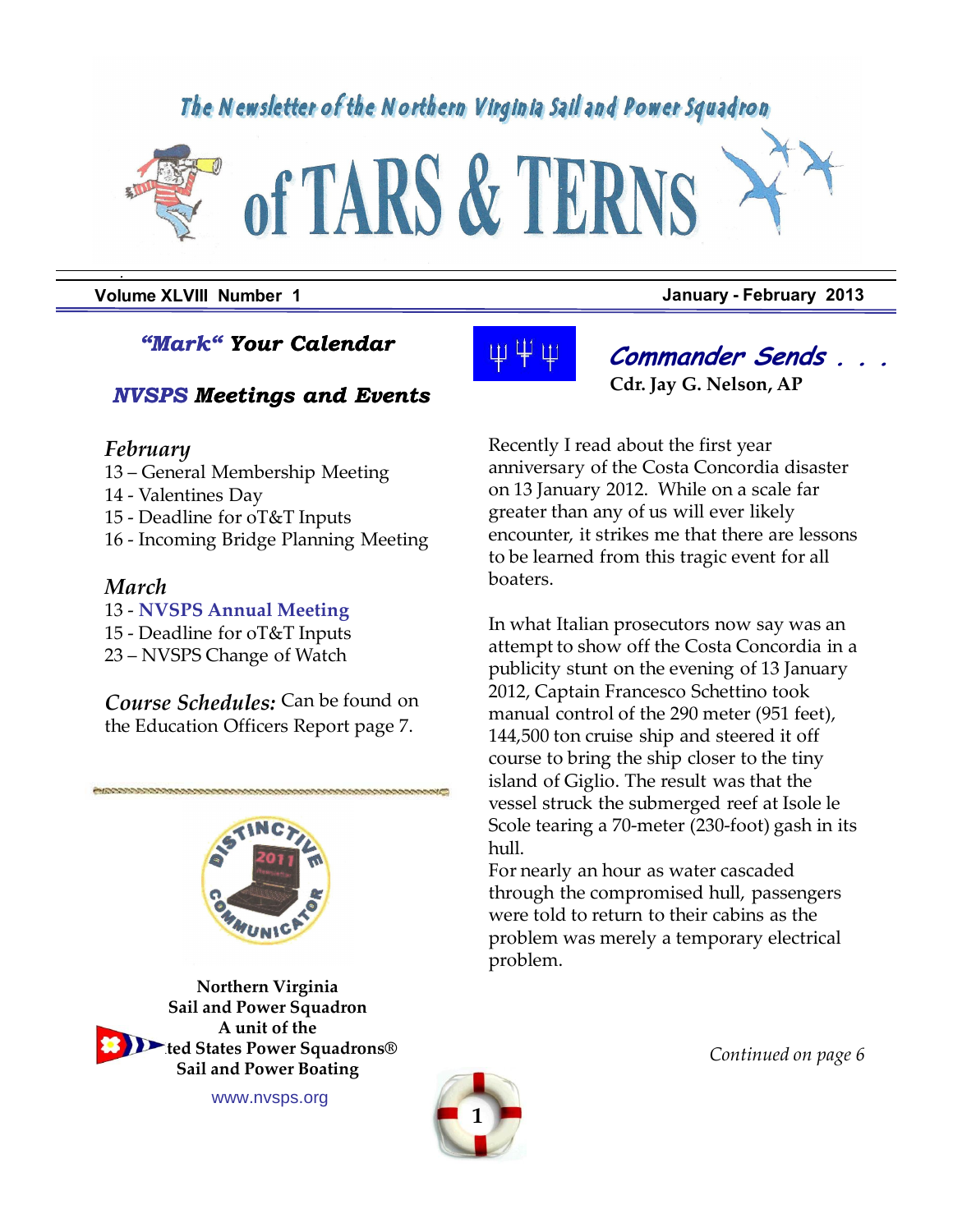### *BRIDGE OFFICERS*

### **COMMANDER** G. Jay Nelson, AP

, www.manamanamanamanamana

703-437-0064 gjaynelson@aol.com



#### **EXECUTIVE OFFICER** Lt/C Steve Hall, AP 703-242-8566 sdhall02@verizon.net



#### **EDUCATION OFFICER** Lt/C Sean P. Gallagher, AP 703-548-5851 education@nvsps.org



**ADMINISTRATIVE OFFICER** Lt/C Cathleen Sheffield, AP 703-370-4331 carney1227@aol.com



**SECRETARY** Lt/C Mary Jane Hinkins 703-435-0650 mjhinkins@msn.com



**TREASURER** Lt/C Ann Nartisissov, P 703-425-7044 ganh@verizon.net

### *Scheduled Meetings:*

Unless otherwise noted, the General Membership Meetings will be held at the BoatUS\* Headquarters facility at 1900. Any changes will be posted in this newsletter or on the Squadron web site.

#### *BoatUS Headquarters and meeting location:*

*880 South Pickett Street, Alexandria VA.*

From the Capital Beltway, take the VA-613/ Van Dorn Street exit, exit number 173 (aka exit 3), towards Franconia. Turn left onto South Van Dorn Street / VA-613 North. Turn left onto South Pickett Street. Go less than .5 miles and turn in at the BoatUS sign and go to the lighted parking lot in the rear. Proceed to the entrance.



*Do you or one of your friends need a vessel checked? Or want to become an examiner yourself? P/C George Nartsissov, ganh@verizon.net*



**of TARS & TERNS** The Official Publication of the **Northern Virginia Sail and Power Squadron** http://www.nvsps.org



*Articles, opinions and advertisements do not necessarily reflect USPS policy or endorsement unless so designated.*

Published ten months of the year July/August and January / February issues are combined **Volume XLVIII, Number 1 , January - February 2013**

**EDITOR** P/Stf/C Richard P. Davis, AP (703) 444-2772 rpdavis1702@comcast.net

(703) 620-1821 (703) 620-1821 lakematesm@comcast.net lakematesw@comcast.net **DISTRIBUTION**

Lt Manette B. Lazear, AP D/Lt Walter D. Lazear, AP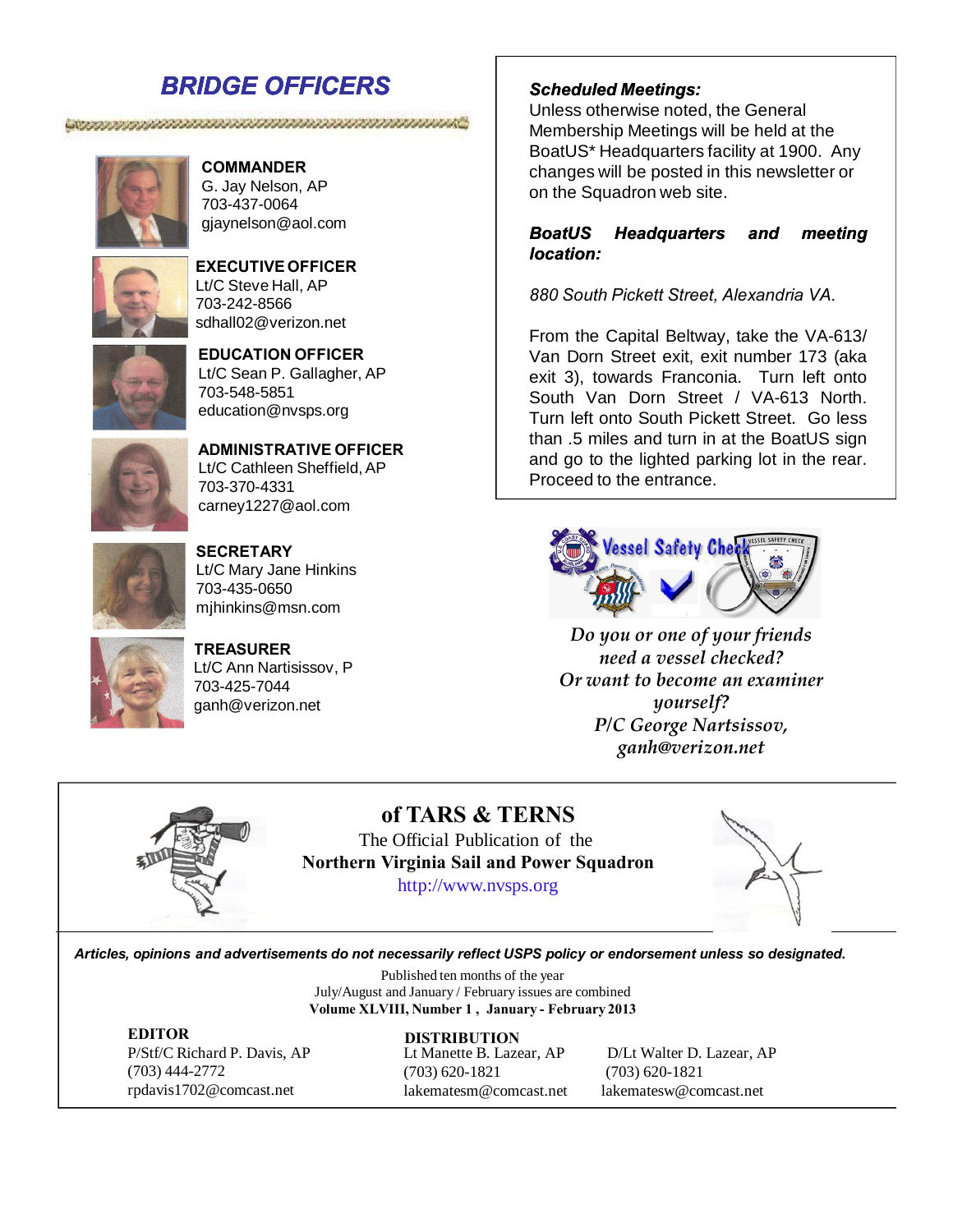

## **Nomination Committee Report (NOMCOM)**

Dear Lt/C Hinkins;

The Nominating Committee of the Northern Virginia Sail and Power Squadron nominates the following members for the positions listed on the 2013-14 Bridge:

Commander: P/Stf/Cdr Richard P. Davis, AP

Executive Officer: P/Lt/Cdr Richard E. Unis, JN

Educational Officer: Lt/Cdr Sean P. Gallagher, AP

Administrative Officer: Vacant

Secretary: Lt/C Mary Jane Hinkins

Treasurer: 1st/Lt Dave Hinkins Assistant Treasurer: Lt/C Ann Nartsissov, P

Members-at-Large of the Executive Committee: Cdr G. Jay Nelson, AP P/Cdr John G. Karjala, P P/Cdr Francis T. Williamson, AP Lt/Cdr Cathy Sheffield, AP Frederick D. Zugay, JN

| Rules Committee           |         |
|---------------------------|---------|
| P/Cdr George K. Degnon, P | 3 years |
| Margaret E. Degnon        | 3 years |
| Henrietta Sue Karjala, P  | 2 years |
| Lt/C Cathy Sheffield, AP  | 2 years |
| D/Lt Dwight Bues, AP      | 1 years |
| P/C John A. Shivik, AP    | 1 years |
|                           |         |

Auditing Committee Robert A. Donahue Jr., AP 3 years Steven K. Wambaugh 2 years P/Cdr William M. Russell III, SN 1 year -- Chair



**Continued on Page 4**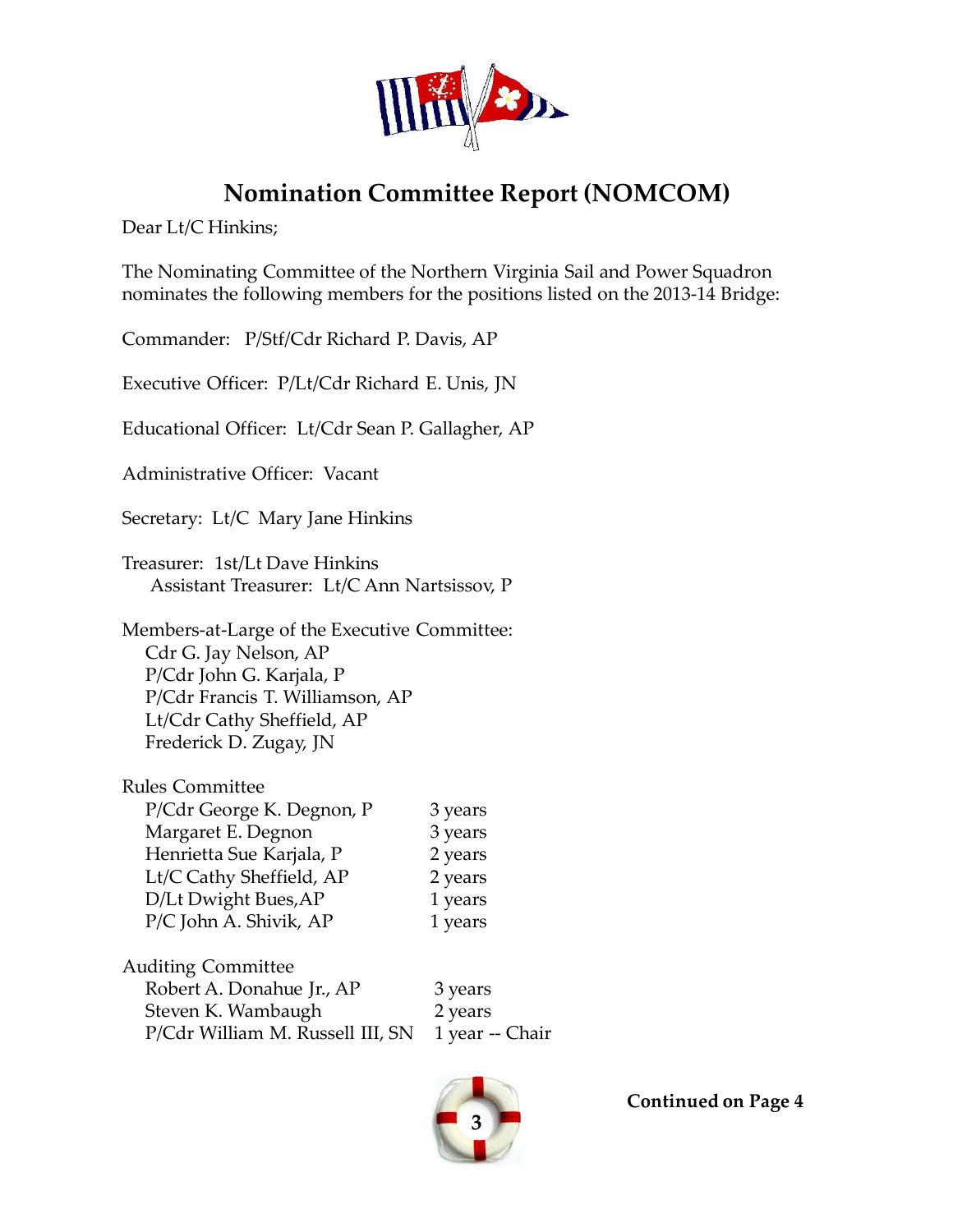### **Nomination Committee Report Continued:**

| <b>Nominating Committee</b>  |         |
|------------------------------|---------|
| Cdr. G. Jay Nelson, AP       | 3 years |
| Ronald H. Larson, P          | 3 years |
| P/Cdr John G. Karjala, P     | 2 years |
| P/C Alan R. Hart, AP         | 2 years |
| P/Cdr George Nartsissov, AP  | 1 year  |
| P/Cdr Francis Williamson, AP | 1 year  |
|                              |         |

### **Respectfully submitted:**

P/C Alan R. Hart, AP - Chair P/C John G. Karjala, P P/C George Nartsissov, AP P/C Francis Williamson, AP Ronald H. Larson, P Dwight Bues, P





**An election for the 2013 Bridge will be held at the squadron's Annual Meeting on 13 March 2013 in accordance with Section 5.2 and Article 11 of the bylaws. Any member willing to serve as Administrative Officer may be nominated from the floor at that time.**

### **Please Attend**  $\odot$  **It's your squadron!**

こうじょうきょうきん しゅうきょうきん

### *NOMCOM Notice:*

The position of Squadron Administration Officer for the coming Bridge year is vacant at this time. We would appreciate a volunteer for this position, or if you are willing to share the responsibilities of the position please let P/C Alan Hart AP, 1oldtar@gmail.com know.

Floor nominations can be made at the Annual Meeting in accordance with Article 11 of the Squadron By-Laws.

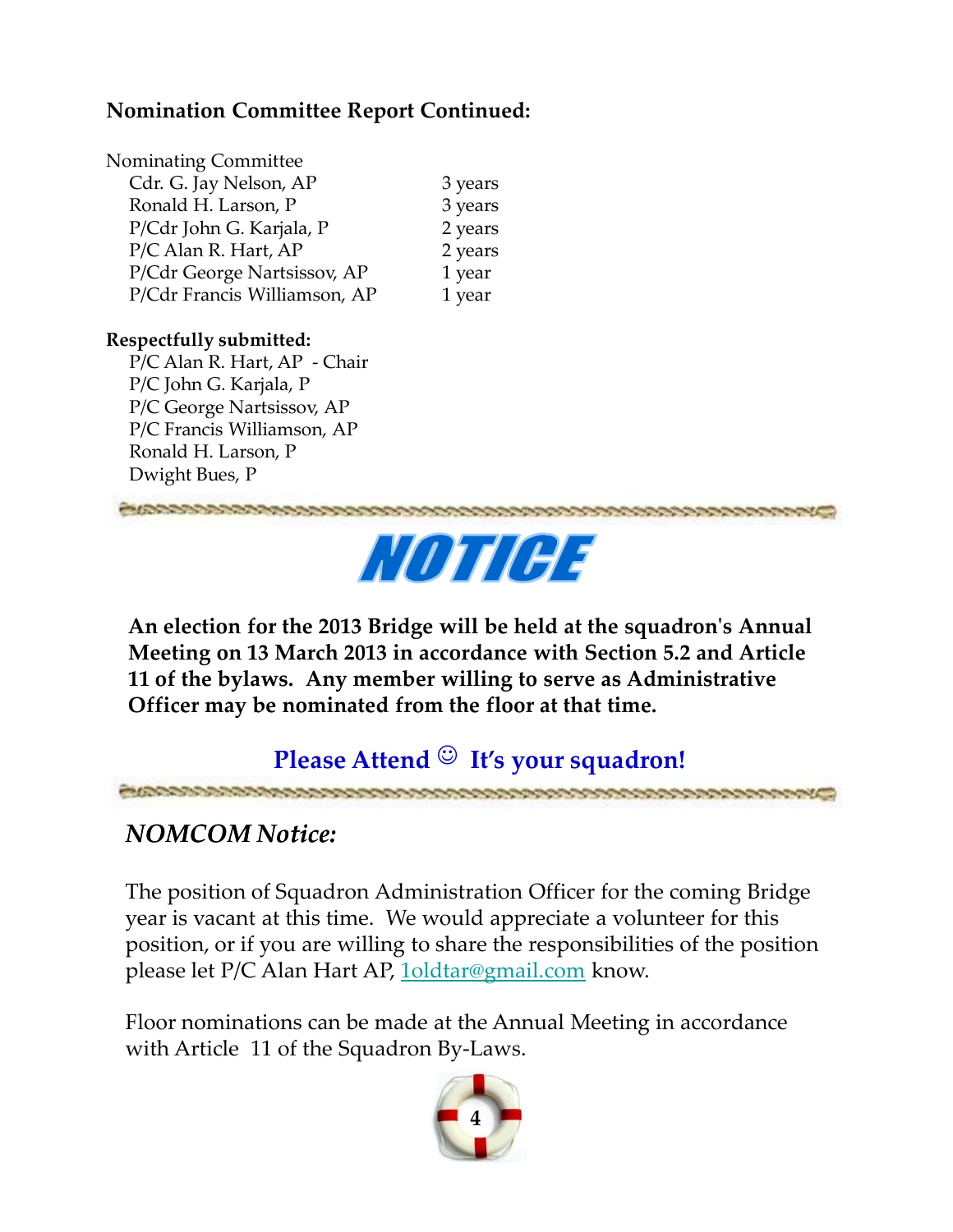

**Northern Virginia Sail and Power Squadron A Unit of the United States Power Squadrons® Sail and Power Boating www.NVSPS.org**



**YES! I will attend the Change of Watch on 23 March 2013.**

**Number of \_\_\_\_\_\_\_\_persons at \$25.00 each, \$\_\_\_\_\_\_\_\_\_Total.**

**NOTE: Please make your check payable to** NVSPS **and mail it with this half of the form** *prior to 16 March 2013* **to: Cathy Sheffield at 200 N. Pickett, #512, Alexandria, VA 22304** *Questions? Call Cathy at 703-370-4331 or E-mail to carney1227@aol.com.* 

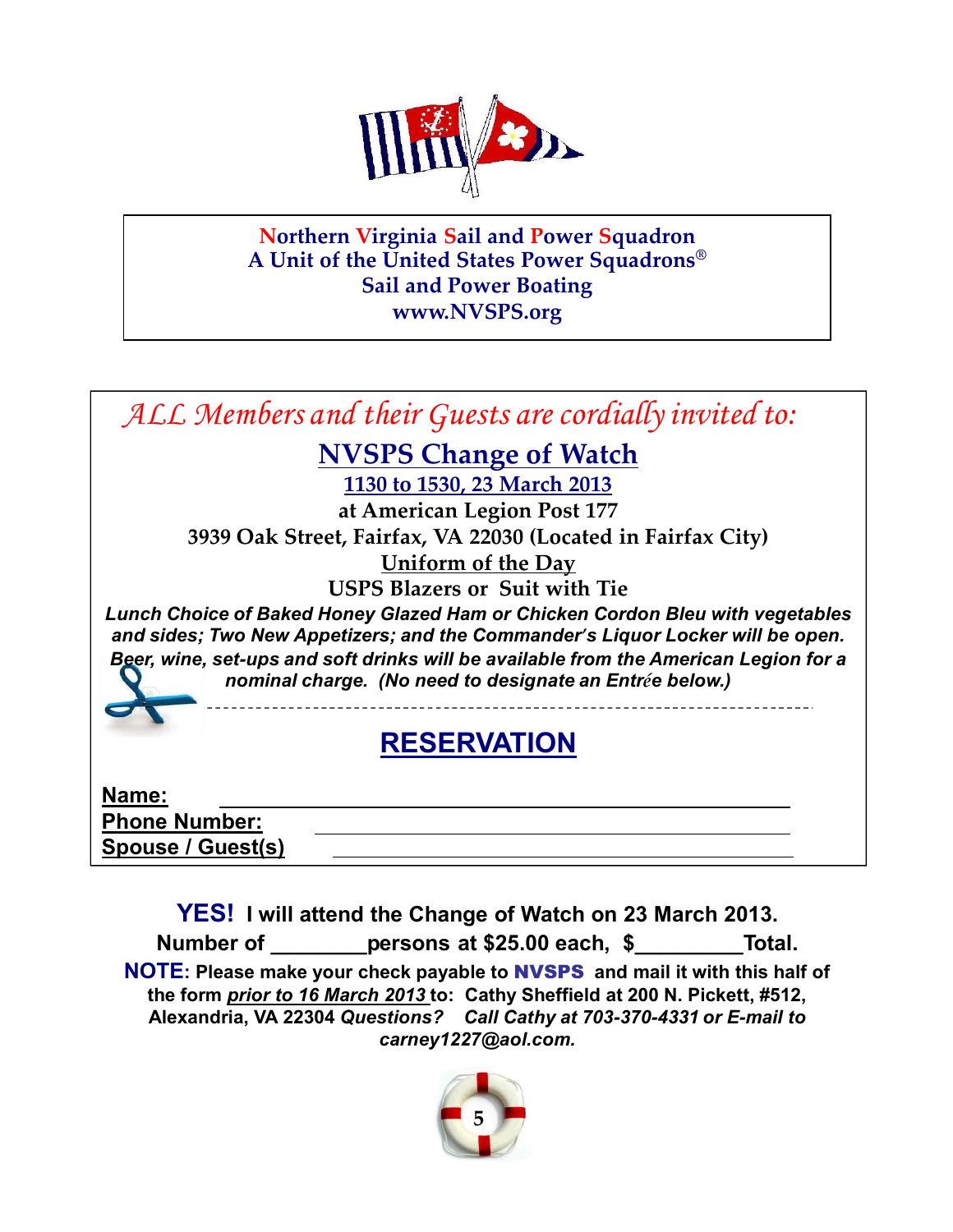

It wasn't until the Coast Guard on Giglio started receiving cell phone calls from the passengers onboard the Costa Concordia claiming the ship had hit something and was without power did the captain acknowledge to the Coast Guard that there was a "technical problem". While the captain did very little else that evening that might be considered proper seamanship, he and the crew were able to get the ship to drift toward the island using the currents and bow thruster where it went aground just outside of the Port of Giglio. However, by that time, the ship was listing heavily to its starboard side, rendering the port-side lifeboats useless. Senior Coast Guard officials have said that the delayed call to evacuate the doomed vessel was to blame for most of the 32 fatalities. Inexplicably, the captain abandoned the ship leaving thousands of panicked passengers onboard, in the dark, in a flooding ship, listing at 80 degrees starboard. Captain Schettino remains under house arrest, accused of multiple manslaughter charges, causing a shipwreck and leaving the ship before all passengers were evacuated. Captain Schettino claims that the reef, which appears on electronic navigation charts of the area (and on many tourist maps), wasn't on his navigational charts. Captain Schettino also maintains that his skill as a captain in bringing the ship closer to shore saved many lives. If this tragic event teaches us anything it is how successive bad decisions can quickly escalate what would have been a manageable situation to an uncontrollable disaster. The Costa Concordia captain's actions are a classic example: 1) the decision that lifeboat drills scheduled the previous day were unnecessary; 2) the bit of seemingly harmless hot dogging of sailing too close to the island; 3) taking the ship off its electronic autopilot navigation and steering it manually with darkness limiting visibility; 4) not consulting the electronic charting systems or paper charts in tight inter-coastal waters; 5) not immediately contacting the coast guard after collision with the reef; 6) not properly informing the passengers and crew of the situation and preparing them for an emergency; 7) delay in abandoning the ship until the ship's list was too great to lower the port lifeboats; and 8) abandoning the vessel leaving thousands of passengers onboard. With the exception of lifeboat drill, all of these poor decisions were made within a two hour timeframe.

While few of us will ever captain a 950 foot vessel, the lessons learned from the Costa Concordia are just as applicable to a 20 foot vessel. As the captain of your vessel you are fully responsible for the safety of your passengers, crew and vessel. As such, you must consider the potential consequences of your decisions and actions on the water. Provide passengers with a safety orientation before you



Continued on Page 7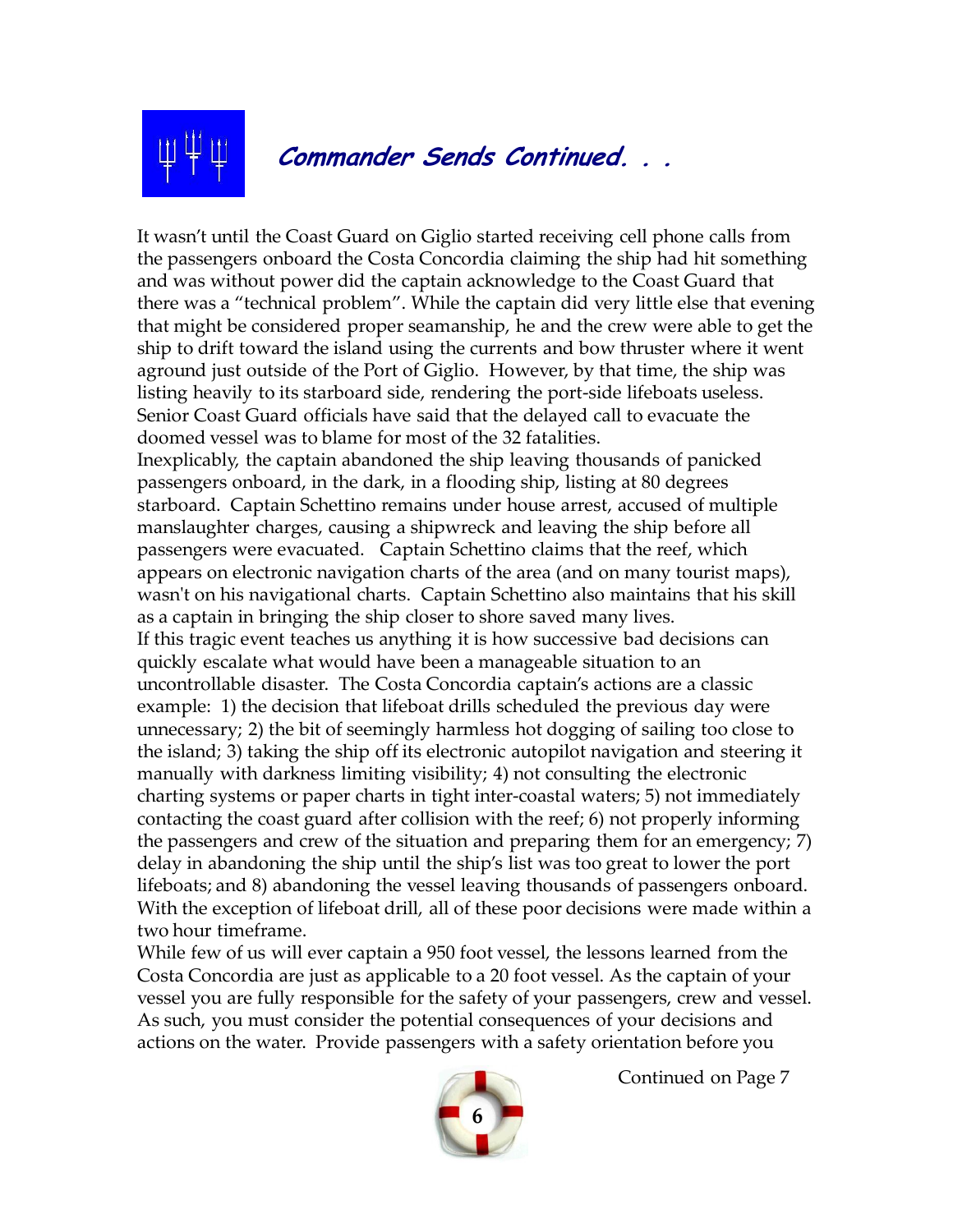

**Commander Sends Continued. . .**

depart. Don life vests when adverse conditions exist or anything out of the ordinary occurs. Accurately and objectively assess the situation, and take the appropriate action immediately. And most importantly, in an emergency make decisions based on the safety of your passengers, crew and the vessel, without regard to expense or personal consequences.

中 中

.

.

**Education Officer – Lt/C Sean P. Gallagher, AP**



*Following is the current course schedule:*

*Jan 13 – Apr 13 NVSPS Seminar Schedule*

*Jan 13 – Apr 13 NVSPS Course Schedule* 17 Jan 13 Piloting 5 Feb 13 ABC-12 28 Feb 13 Adv Piloting 2 Mar 13 Marine Electrical Systems

2 Feb 13 Basic Weather and Forecasting 2 Feb 13 Emergencies onboard 2 Mar 13 Marine Radar 2 Mar 13 How to use a chart



**Executive Officer – Lt/C Steve Hall, AP**

There is a Squadron Planning Meeting scheduled on 16 February 2013 at GMU on University Avenue in CR5 (237) on the second floor. The purpose of the meeting is to set-up the schedule of events and education courses for the next year.

All members are invited. If you cannot attend or would like a copy of the proposed schedule, please submit your input, request to: rpdavis1702@comcast.net

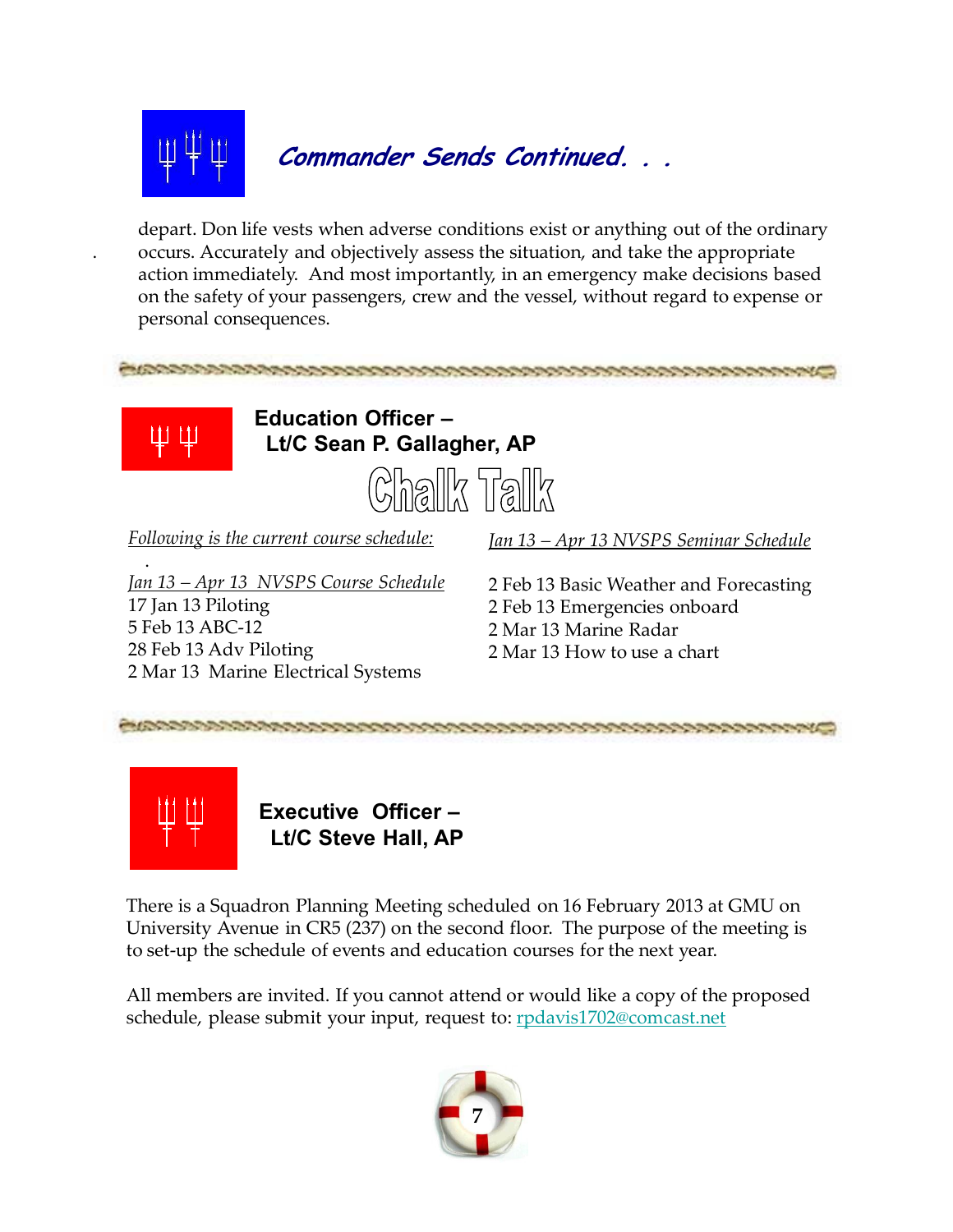

### **Administrative Officer – Lt/C Cathleen Sheffield, AP**

Everyone had a great time at the Holiday Party. Mr. and Mrs. Claus handed out gifts to the members. There were a lot of toys and food for the Fisher House at Ft. Belvoir. The tables were decorated with tea lights and ornaments.

Hope everyone had a great holiday and Happy New Year.

The Annual Meeting will be 13 March at Boat US and the Change of Watch will be 23 March 2013 at the American Legion in Fairfax City. The invitation is on page 5 for the COW. The price will be \$25 per person. Hope to see everyone there, have children, *please bring them.*

Our current Squadron Membership is 159 members.

It will soon be time to get your boats ready and head for the river, bay or beyond. I remember taking everything to the boat and de-winterizing it. It was fun getting ready for the boating season.



**Treasurer's Report – Lt/C Ann Nartisissov, P**

Our income stream is headed in the right direction in January. We have gained a new member, and several education courses are scheduled (ABC Course, Engine Maintenance, and Piloting). Hopefully, the addition of new members and the conducting of additional courses is a trend that will continue.

しゅうきん しゅうしょう しゅうきょう しゅうきょう しゅうきょう しゅうきょう しゅうきょう



しょうきょうきょう きょうきょうしょう

**Vessel Safety Check Chair** P/C George Nartsissov, AP

The Vessel Safety Check (VSC) program is a direct way to enhance boating safety. Those of you that have voluntarily invited an examiner on board know that it is a "hands on" involvement by the skipper. You go through a check list and display the required items, unexpired flare and personal flotation devices (life jackets) just to name a few, to the examiner. If you prepare in advance, it takes a little effort to check the required items to make sure you have on board all that is needed.



Continued on page 9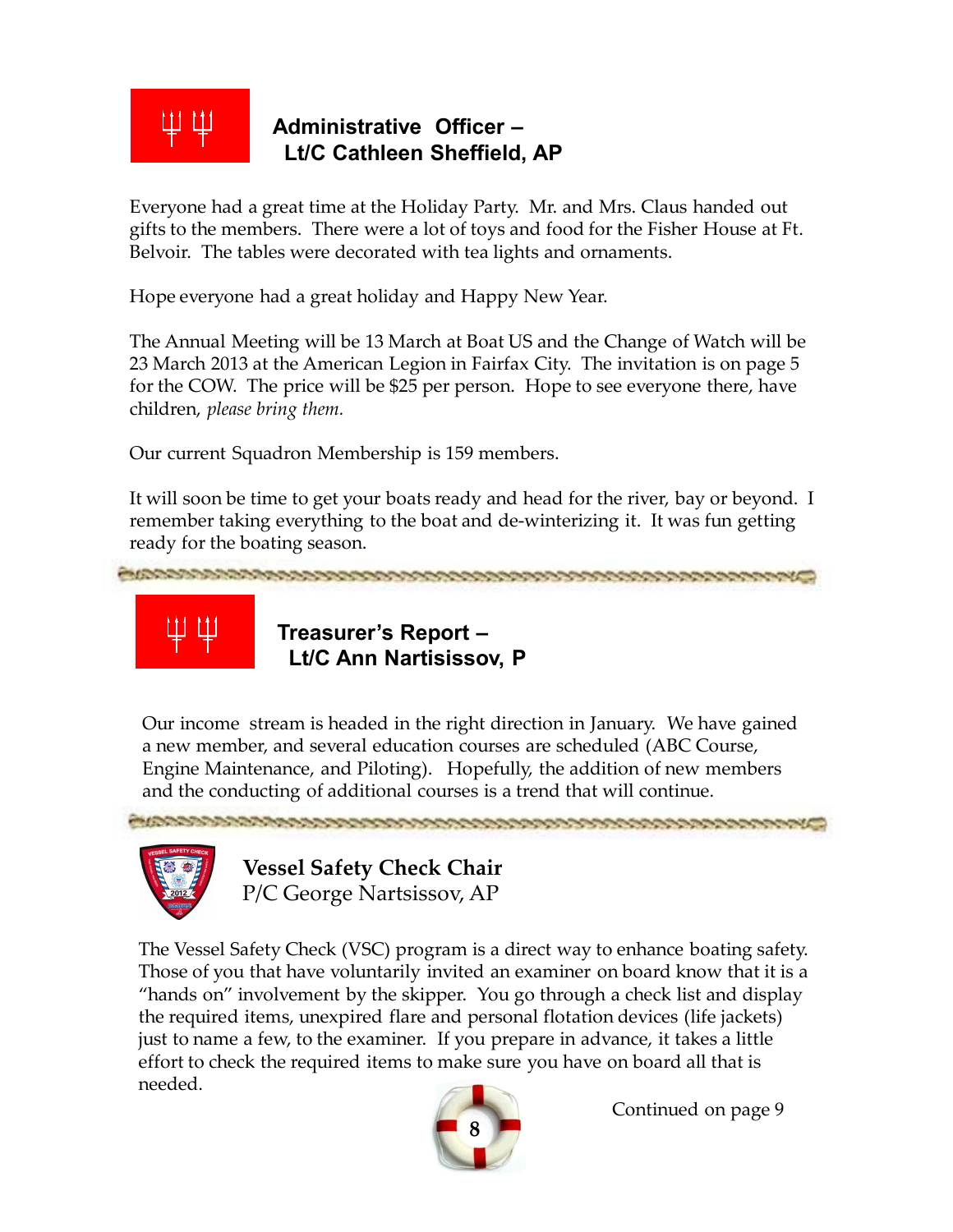If you get pulled over by a "blue flashing light" then it is a scramble to dig out what the boarding party will ask you to produce. Hopefully you will have all the items. It is a Federal AND State violation if you do not have the mandatory items. However, the VSC program goes a little beyond the mandatory and includes other items such as a VHF radio.

The NVSPS team of experienced Vessel Examiners has completed 156 VSCs in 2012. We did this at various marinas on the Potomac and the Chesapeake Bay. A huge THANK YOU to our team! We hope that this was a positive way to contribute to boating safety. Of the 156 vessels checked 130 passed and received the VSC decal. Several of those that did not pass on the first check were re-inspected and received the decal.

Below is the list of our Examiners and the number of exams.

| $P/C$ Gale Alls, SN -------------- 18  | $P/C$ George Nartsissov, AP ------- 34    |
|----------------------------------------|-------------------------------------------|
| $P/C$ George K. Degnon, P ---- 10      | $P/Lt/C$ Robin A. Roberts, AP ------- 30  |
| Lt. Dave Hinkins ------------------- 3 | $P/C$ John A. Shivik, AP -------------- 9 |
| Norbert P. Hymel, AP ------------ 5    | John C. von Senden, $AP$ ------------ 20  |
|                                        | P/C Francis T. Williamson, AP ---- 27     |

**We would like to have you join our team!** Your contribution will be a great service to the boating community. It is also a lot of fun. We would like to have you join so we can expand our service. We perform the majority of the checks during organized VSC outings. Please contact me, or any of the examiners above, to find out more about the program and the requirements to become an examiner, wear the red shirt and the tan cap!<br>Experiences conserved and conserved and conserved and conserved and conserved and conserved and conserved and conserved and conserved and conserved and conserved and conserved and conserved and conserved a

### *Editor's Note:*

We would appreciate your comments, suggestions and thoughts about our Newsletter and how can we make it better and provide the information about our squadron and boating that you want. What are we not providing that you would like to see, and what are we including that you would not like to see.

Please forward your thoughts and recommendations to the editor at: rpdavis1702@comcast.net

p.s. We are looking for a new editor for the oT&T. It is a great opportunity for someone who would like this on their resume.

Thank you